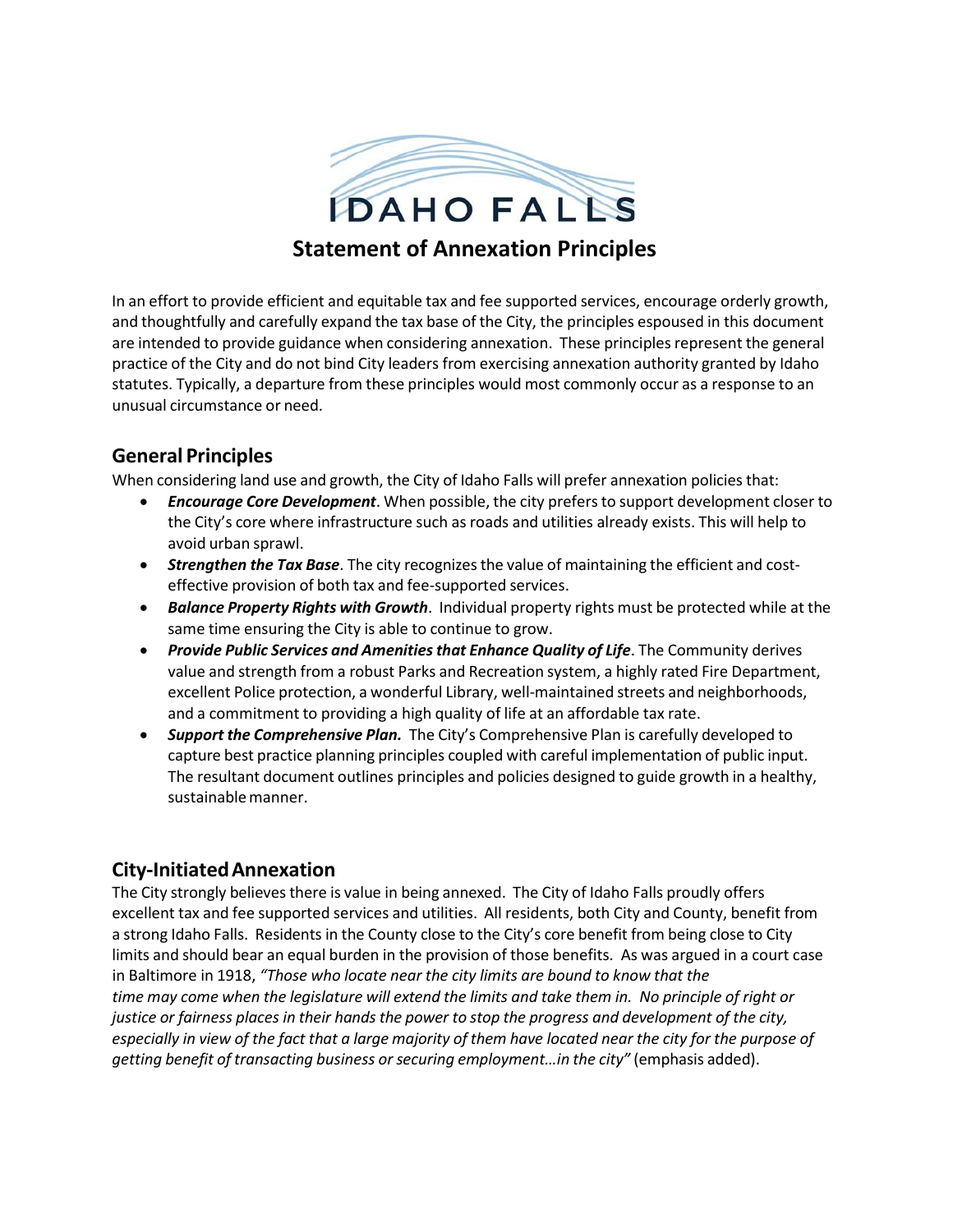At times, the City may exercise its authority to annex prior to the request of the property owner. When considering these city-initiated annexations, the City will strive to:

- Focus on properties that receive a City‐operated utility. Many such properties agreed to annexation at a future date as a condition of receiving the utility service. However, in cases where the utility was connected prior to 2008, Idaho Code considers the connection to be consent to annexation. Idaho Falls will consider utility connections just as valid as written agreements in terms of consent to annexation.
- For properties that do not receive a City-operated utility, focus on properties that are enclaved, i.e. completely surrounded, by existing City limits and which clearly benefit from their proximity to City limits and tax‐supported services that support and enhance surrounding City neighborhoods.
- Except in response to unusual circumstances or needs, avoid initiating annexation for properties contiguous merely by touching corners, which do not have primary structures, and do not have immediate access to utilities.
- Educate property owners of these principles and annexation law to provide predictability and avoid undue concern over potential annexation.

The following sections specify how the City intends to exercise annexation authority within the bounds of the Idaho Code Section 50‐222 in conjunction with the principles outlined above:

#### **Category A**

The City of Idaho Falls exercises its legal annexation authority for all Category A annexations.

#### **Procedures:**

1. For annexation in which, "all private landowners have consented to annexation":

- The application will be considered at a public hearing by the Planning and Zoning Commission (P&Z) for its recommendation
- The application will then be considered at a public hearing by the Council for final decision, passage of the annexation ordinance, and adoption of a reasoned statement of relevant criteria and standards
- 2. For annexation of "any residential enclaved lands of less than one hundred (100) privately‐ owned parcels, irrespective of surface area, which are surrounded on all sides by land within a city or which are bounded on all sides by lands within a city and by the boundary of the city's area of impact":
	- City staff will hold a neighborhood meeting prior to the advertisement of the proposed annexation
	- A public hearing will be held before the P&Z for its recommendation
	- A public hearing will be held before the Council for final decision, passage of the annexation ordinance, and adoption of a reasoned statement of relevant criteria and standards

# **Category B**

The same procedure will apply for annexations which "contain less than one hundred (100) separate private ownerships and platted lots of record and where not allsuch landowners have consented to annexation," as well as annexations where "the subject lands contain more than one hundred (100) separate private ownerships and platted lots of record and where landowners owning more than fifty